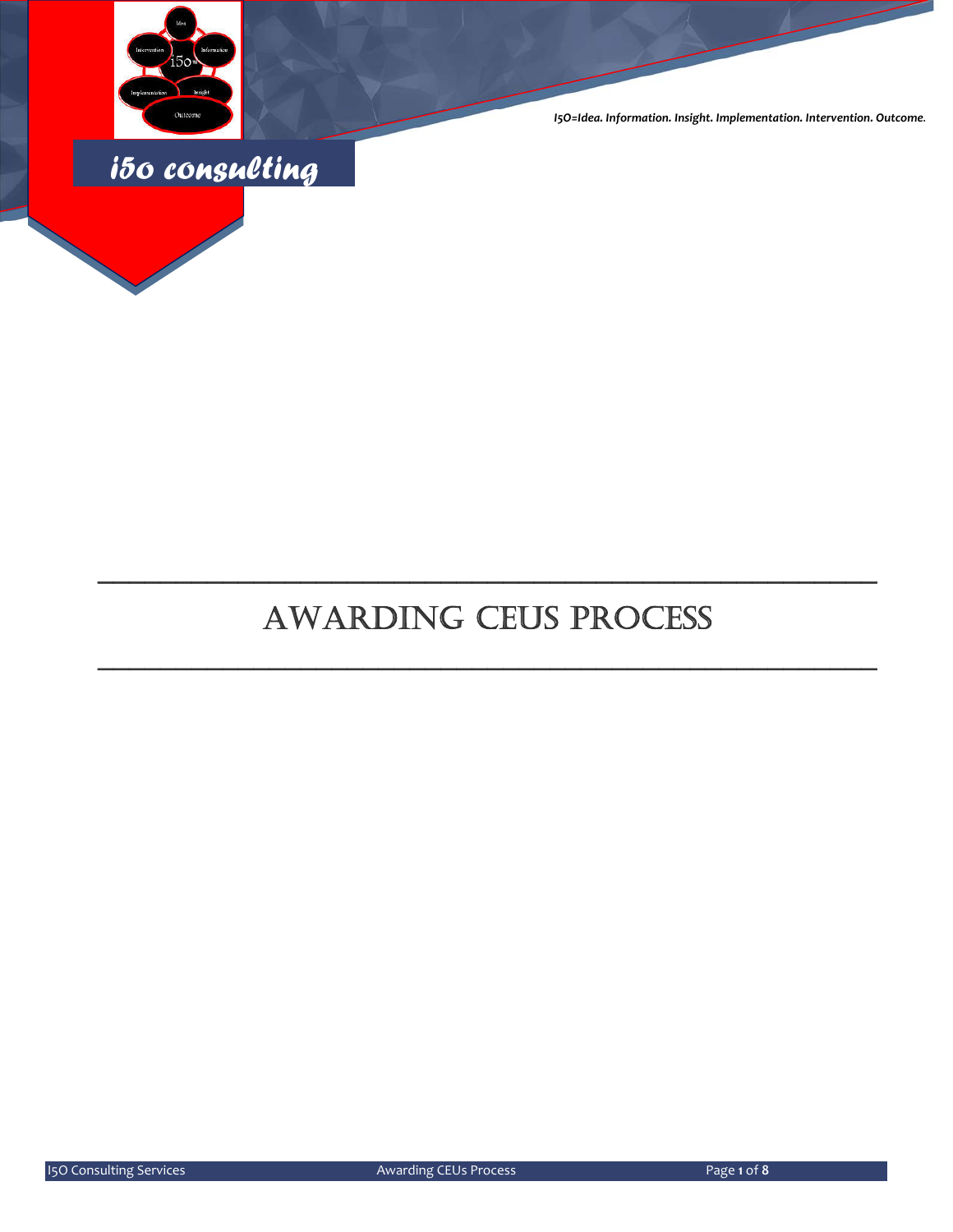## **Table of Contents**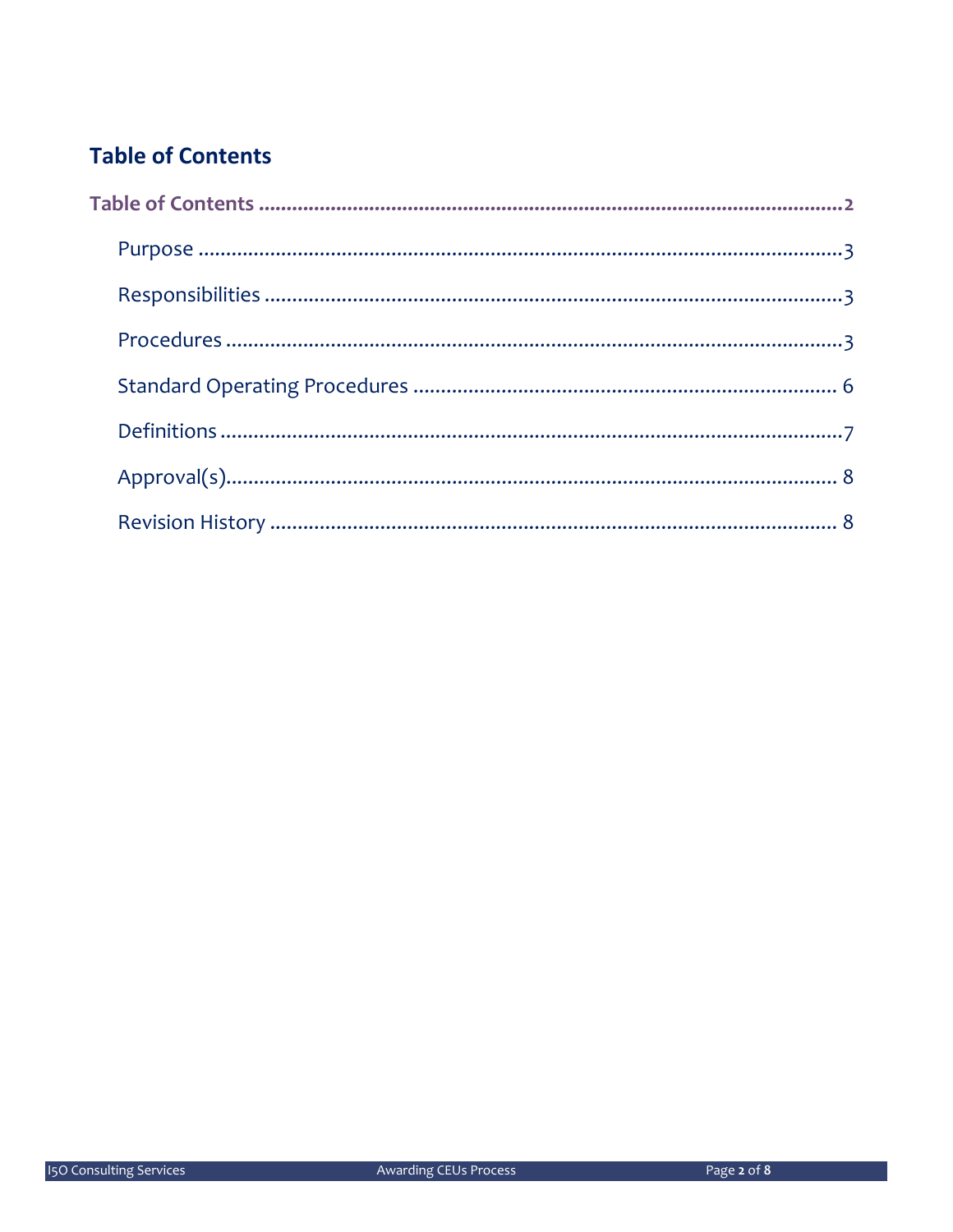### **Purpose**

I5O Consulting Services has determined the eligibility requirements for award Continuing Education Units (CEUs) to learning event participants. This document will detail the process for calculating IACET CEUs and recording the number awarded for each learning event and each learner. I5O Consulting Services has developed this policy to ensure that all course content is designed and reviewed according to compliance and accreditation standards including the standards of IACET.

### **Responsibilities**

I5O Consulting Services is responsible for calculating and awarding CEUs for all participants engaging in learning events.

### **Procedures**

Among the most common uses of CEUs are to record professional development, transitional, or knowledge improvement activities for professional workers undergoing what is called continuing professional education. I5O Consulting Services award CEUs to signify successful completion of programs and courses provided. The typical CEU represents a measure of time of experience in a structured continuing education experience (class, seminar, retreat, practicum, self‐study, etc.) that is supervised in some way by a qualified continuing education provider.

During the initial course design of each learning event, the Senior Consultant will determine the number of CEUs offered for each course. This will be performed by completing a CEU Calculation Worksheet. The required assignments/activities required for course/training contact time will be assessed in the learning event design document. The assessment will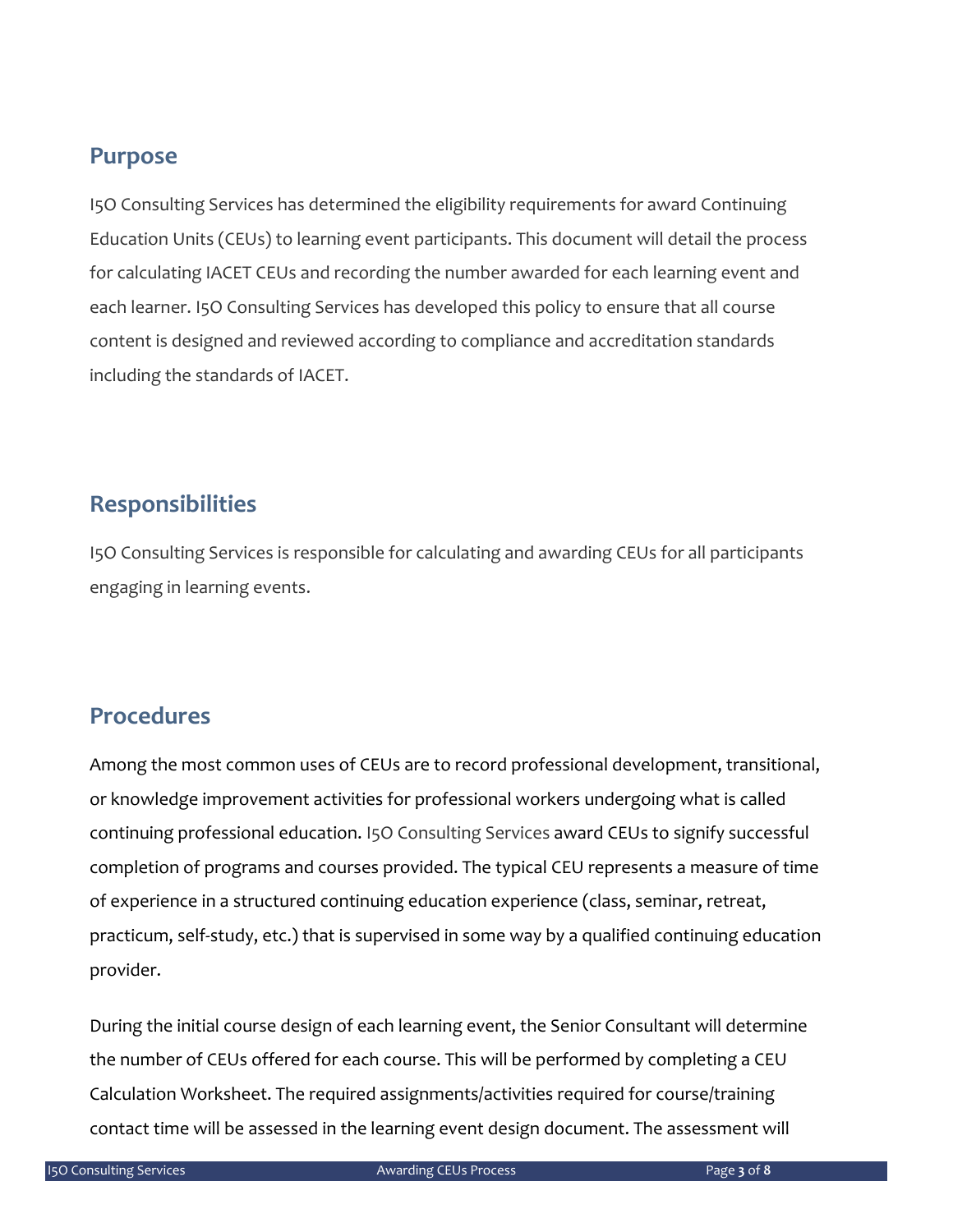determine the maximum total minutes of all allowable activities for each course and therefore calculate the number of total CEUs for the course/learning event.

One (1) Continuing Education Unit (CEU) equals ten (10) contact hours of learner interaction with the content of the learning activity, which includes classroom, self-paced instruction, pre/post assignments, and/or homework in support of a learning outcome. A contact hour is one clock hour of interaction between a learner and instructor, or between a learner and materials, which have been prepared to cause learning. Contact implies a connection between a learner and a learning source. For purposes of the CEU, that connection is two-way; that is, the instructor or learning source must monitor the learner's progress and/or provide some form of feedback to the learner. This definition applies for face-to face interaction as well as distance learning programs.

When calculating the number of CEUs for a course, the number of contact minutes must be totaled and divided by 60 to arrive at the number of contact hours, see figure 1. Total contact hours must then be divided by 10 to obtain the number of CEUs. CEUs must be expressed in tenths of a CEU; that is; 17 contact hours equate to 1.7 CEU; a three (3) contact hour program equates to .3 CEU.

To effectively determine the length of a learning event, I5O Consulting Services will conduct a pilot study. This study will be an accurate portrayal of the learning event and will involve individuals who represent the target audience of the training. IACET CEUs will be issued to pilot study participants. After the pilot study, the Senior Consultant will assess the CEUs of the pilot learning event and confirm the length of the learning event. If changes are required, the Senior Consultant will perform the Standard Operating Procedures for Awarding CEUs and execute a CEU Calculation Worksheet. The Senior Consultant will reassess the maximum total minutes of all allowable activities for each course and update the learning design document.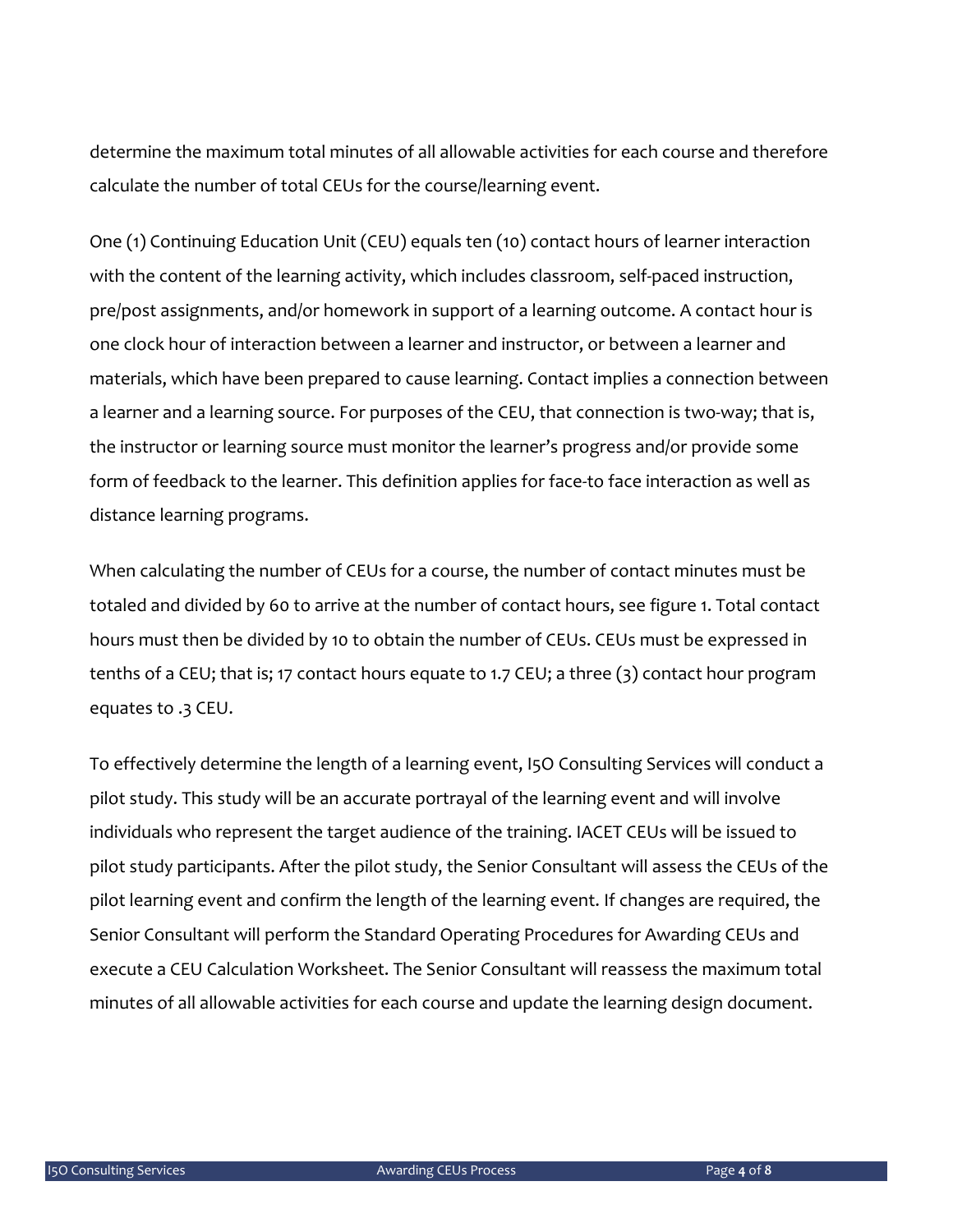#### Figure 1:

#### Determine contact time using the following formula in minutes (mins):

#### (total mins all activities) – (total mins non‐allowable activities)

60 mins

\*Calculate the number of CEUs using the following formula in hours (hrs.):

#### Contact time (hrs.)

10 hrs.

#### \*IACET CEUs are rounded to the nearest tenth.

Once the learning event is over, an I5O Consulting Services partner will review the learning event verification data to determine the participants who have met the requirements noted above to be awarded CEUs.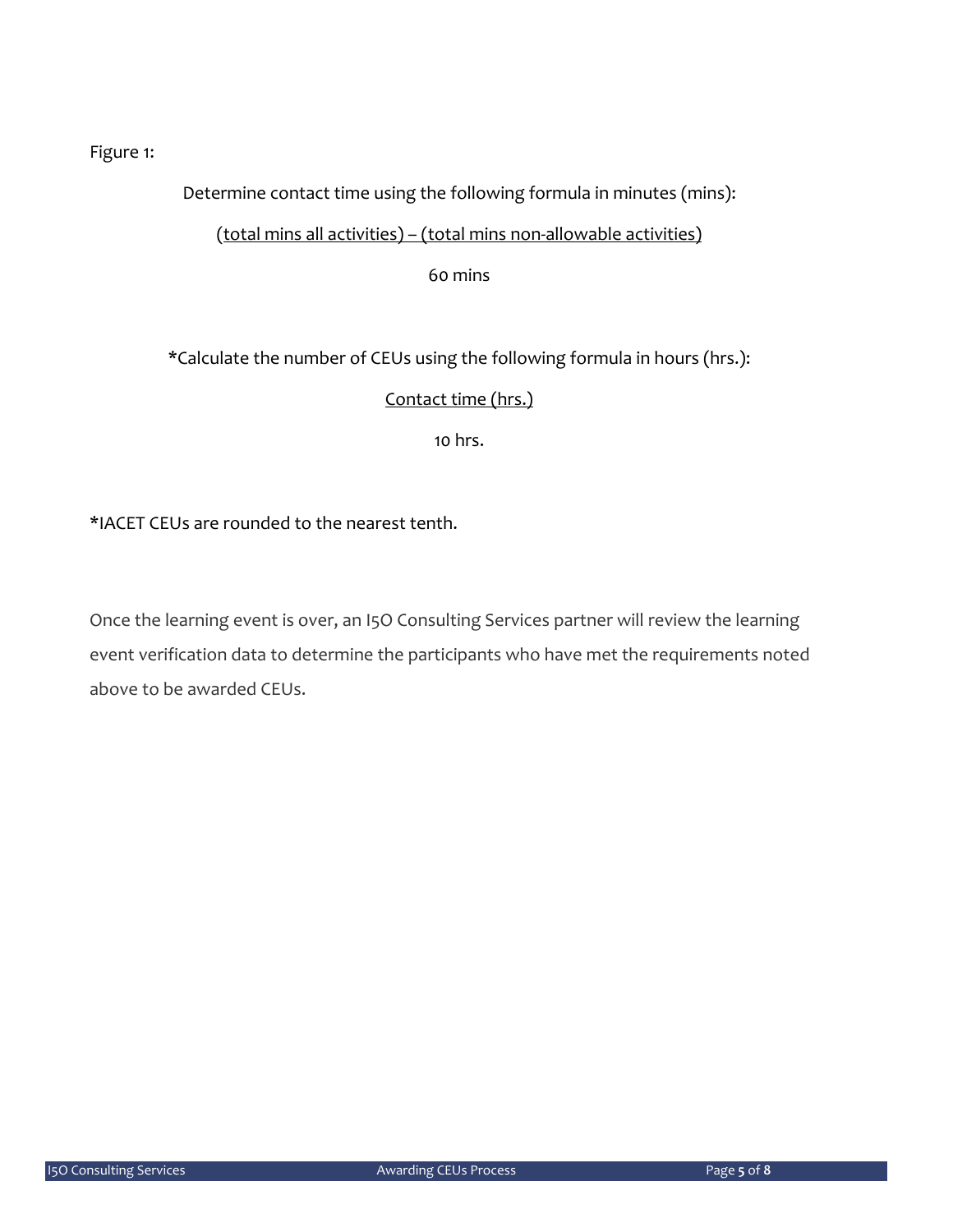# **Standard Operating Procedures**

#### **Standard Operating Procedure (SOP)**

|                                                                                                                                   |                                                                                                                                                                                                                          |                                                                                                            | Remark (Department Name, SOP ID, etc.)                                                                       |  |  |  |
|-----------------------------------------------------------------------------------------------------------------------------------|--------------------------------------------------------------------------------------------------------------------------------------------------------------------------------------------------------------------------|------------------------------------------------------------------------------------------------------------|--------------------------------------------------------------------------------------------------------------|--|--|--|
| Process Name:                                                                                                                     | Author (Date):                                                                                                                                                                                                           | Approver (Date):                                                                                           |                                                                                                              |  |  |  |
| Awarding CEUs                                                                                                                     | Michael Boone, PhD                                                                                                                                                                                                       | Teresa Hardee, EdD                                                                                         |                                                                                                              |  |  |  |
|                                                                                                                                   | (11/20/20)                                                                                                                                                                                                               | (11/27/20)                                                                                                 |                                                                                                              |  |  |  |
| Responsible Audience                                                                                                              |                                                                                                                                                                                                                          | References                                                                                                 |                                                                                                              |  |  |  |
| Senior Consultant                                                                                                                 |                                                                                                                                                                                                                          | SOP Manual                                                                                                 |                                                                                                              |  |  |  |
|                                                                                                                                   |                                                                                                                                                                                                                          |                                                                                                            |                                                                                                              |  |  |  |
| This SOP's Purpose/Goal                                                                                                           |                                                                                                                                                                                                                          |                                                                                                            |                                                                                                              |  |  |  |
|                                                                                                                                   | To determine the eligibility requirements to award Continuing Education Units (CEUs) to learning event<br>participants. This SOP will detail the process for calculating IACET CEUs and recording the number awarded for |                                                                                                            |                                                                                                              |  |  |  |
|                                                                                                                                   |                                                                                                                                                                                                                          |                                                                                                            | each learning event and each learner according to compliance and accreditation standards including the       |  |  |  |
| standards of IACET.                                                                                                               |                                                                                                                                                                                                                          |                                                                                                            |                                                                                                              |  |  |  |
|                                                                                                                                   |                                                                                                                                                                                                                          |                                                                                                            |                                                                                                              |  |  |  |
| <b>Standard Operation:</b>                                                                                                        |                                                                                                                                                                                                                          |                                                                                                            |                                                                                                              |  |  |  |
|                                                                                                                                   |                                                                                                                                                                                                                          |                                                                                                            | 1. During the execution phase of each learning event, the Senior Consultant will confirm the course/learning |  |  |  |
| event has been completed and approved.                                                                                            |                                                                                                                                                                                                                          |                                                                                                            |                                                                                                              |  |  |  |
| a. Once the course has been developed and been approved by the appropriate staff, the Senior                                      |                                                                                                                                                                                                                          |                                                                                                            |                                                                                                              |  |  |  |
| Consultant can engage in the CEU calculation.                                                                                     |                                                                                                                                                                                                                          |                                                                                                            |                                                                                                              |  |  |  |
|                                                                                                                                   |                                                                                                                                                                                                                          |                                                                                                            |                                                                                                              |  |  |  |
|                                                                                                                                   |                                                                                                                                                                                                                          | 2. After the initial client meeting, the Senior Consultant will navigate to MyCloud                        |                                                                                                              |  |  |  |
|                                                                                                                                   |                                                                                                                                                                                                                          | (https://home.mycloud.com/cloud/file) and obtain the CEU Calculation Worksheet.                            |                                                                                                              |  |  |  |
|                                                                                                                                   |                                                                                                                                                                                                                          | a. Open an Internet browser and navigate to https://home.mycloud.com/cloud/file.                           |                                                                                                              |  |  |  |
| b. Navigate to the IACET Certification Materials folder.                                                                          |                                                                                                                                                                                                                          |                                                                                                            |                                                                                                              |  |  |  |
| c. Open the "CEU Calculation Worksheet".                                                                                          |                                                                                                                                                                                                                          |                                                                                                            |                                                                                                              |  |  |  |
| d. Navigate to the Calculation tab.                                                                                               |                                                                                                                                                                                                                          |                                                                                                            |                                                                                                              |  |  |  |
|                                                                                                                                   |                                                                                                                                                                                                                          |                                                                                                            |                                                                                                              |  |  |  |
|                                                                                                                                   |                                                                                                                                                                                                                          | 3. The Senior Consultant will complete the CEU Calculation Worksheet to calculate the initial CEUs to be   |                                                                                                              |  |  |  |
| awarded for the course/learning event.                                                                                            |                                                                                                                                                                                                                          |                                                                                                            |                                                                                                              |  |  |  |
| a. Assess each activity that is required to complete the proposed course/learning event.                                          |                                                                                                                                                                                                                          |                                                                                                            |                                                                                                              |  |  |  |
| b. Determine the maximum amount of time that should be allocated to complete this task/activity.                                  |                                                                                                                                                                                                                          |                                                                                                            |                                                                                                              |  |  |  |
|                                                                                                                                   |                                                                                                                                                                                                                          |                                                                                                            |                                                                                                              |  |  |  |
|                                                                                                                                   |                                                                                                                                                                                                                          | 4. Subsequent to the completion of the CEU Calculation Worksheet for the desired learning event, print the |                                                                                                              |  |  |  |
| completed template to store on the internal drive.                                                                                |                                                                                                                                                                                                                          |                                                                                                            |                                                                                                              |  |  |  |
| a. Once the Needs Analysis Template is completed for the desired learning event, navigate to File --> Print in                    |                                                                                                                                                                                                                          |                                                                                                            |                                                                                                              |  |  |  |
| Microsoft Excel. Print to PDF for compliance documentation.                                                                       |                                                                                                                                                                                                                          |                                                                                                            |                                                                                                              |  |  |  |
| b. Save the learning event CEU Calculation Worksheet.                                                                             |                                                                                                                                                                                                                          |                                                                                                            |                                                                                                              |  |  |  |
| c. Upload the CEU Calculation Worksheet to myCloud. Open an Internet browser and navigate to                                      |                                                                                                                                                                                                                          |                                                                                                            |                                                                                                              |  |  |  |
| https://home.mycloud.com/cloud/file.                                                                                              |                                                                                                                                                                                                                          |                                                                                                            |                                                                                                              |  |  |  |
| d. Navigate to the IACET Compliance folder and the file folder for the desired learning event.                                    |                                                                                                                                                                                                                          |                                                                                                            |                                                                                                              |  |  |  |
| e. Upload the completed CEU Calculation Worksheet for that learning event into the file folder for the<br>desired learning event. |                                                                                                                                                                                                                          |                                                                                                            |                                                                                                              |  |  |  |
|                                                                                                                                   |                                                                                                                                                                                                                          |                                                                                                            |                                                                                                              |  |  |  |
|                                                                                                                                   |                                                                                                                                                                                                                          |                                                                                                            |                                                                                                              |  |  |  |
| Revision History:                                                                                                                 |                                                                                                                                                                                                                          |                                                                                                            |                                                                                                              |  |  |  |
| Version                                                                                                                           | Revised By:                                                                                                                                                                                                              | Date:                                                                                                      | CEO Approval Date:                                                                                           |  |  |  |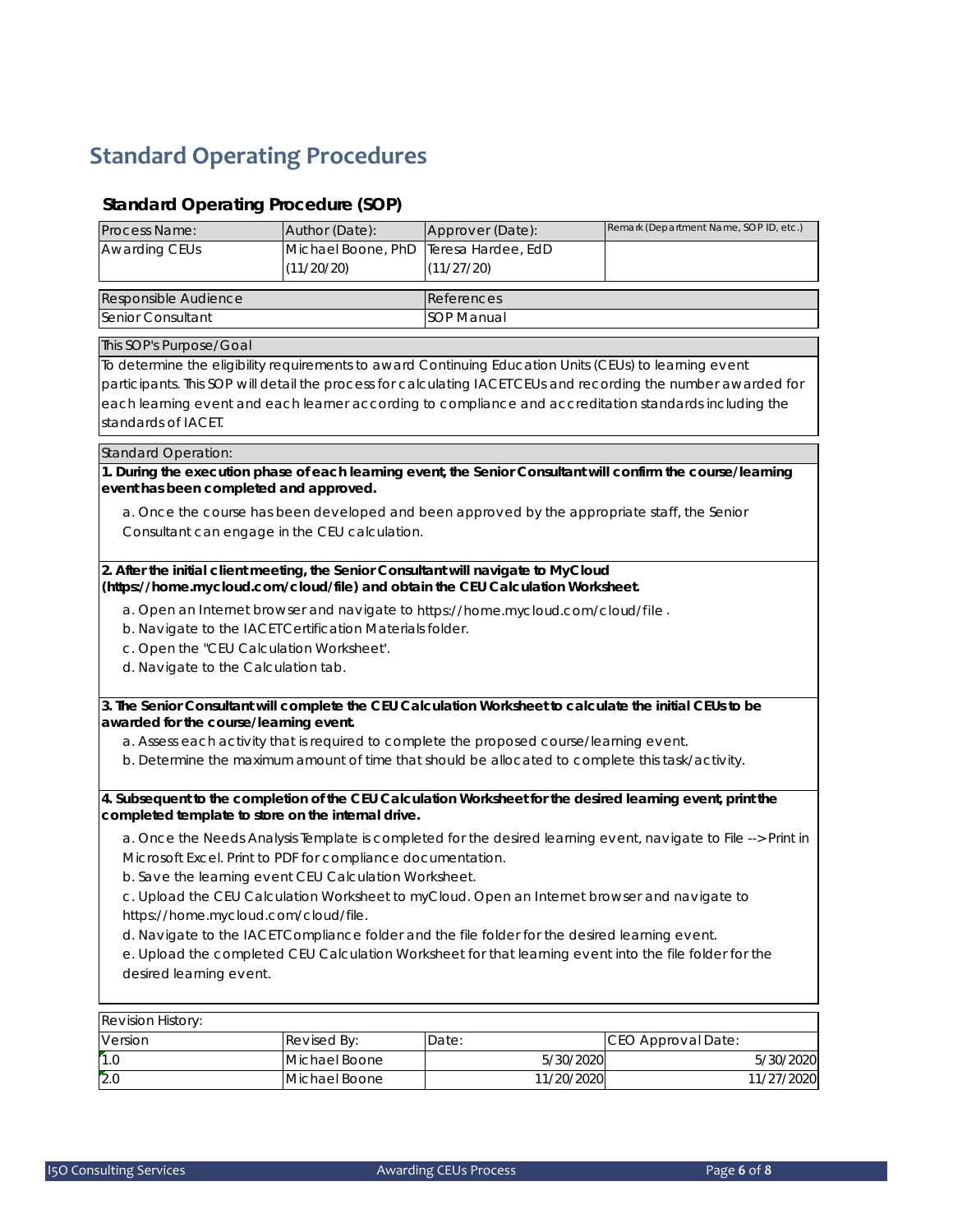### **Definitions**

- *Allowable learning activities*: Activities defined in the learning design document as learning activities allowed to calculate the total contact time for continuing education units. Examples include classroom, self‐paced, distance learning or other projects in support of a learning outcome.
- *Unallowable learning activities*: These activities are those that do not contribute to the learning outcomes of the learning event. Examples include unplanned, unsupervised and unsponsored activities such as breaks, non‐working lunch and anything promotional in nature.